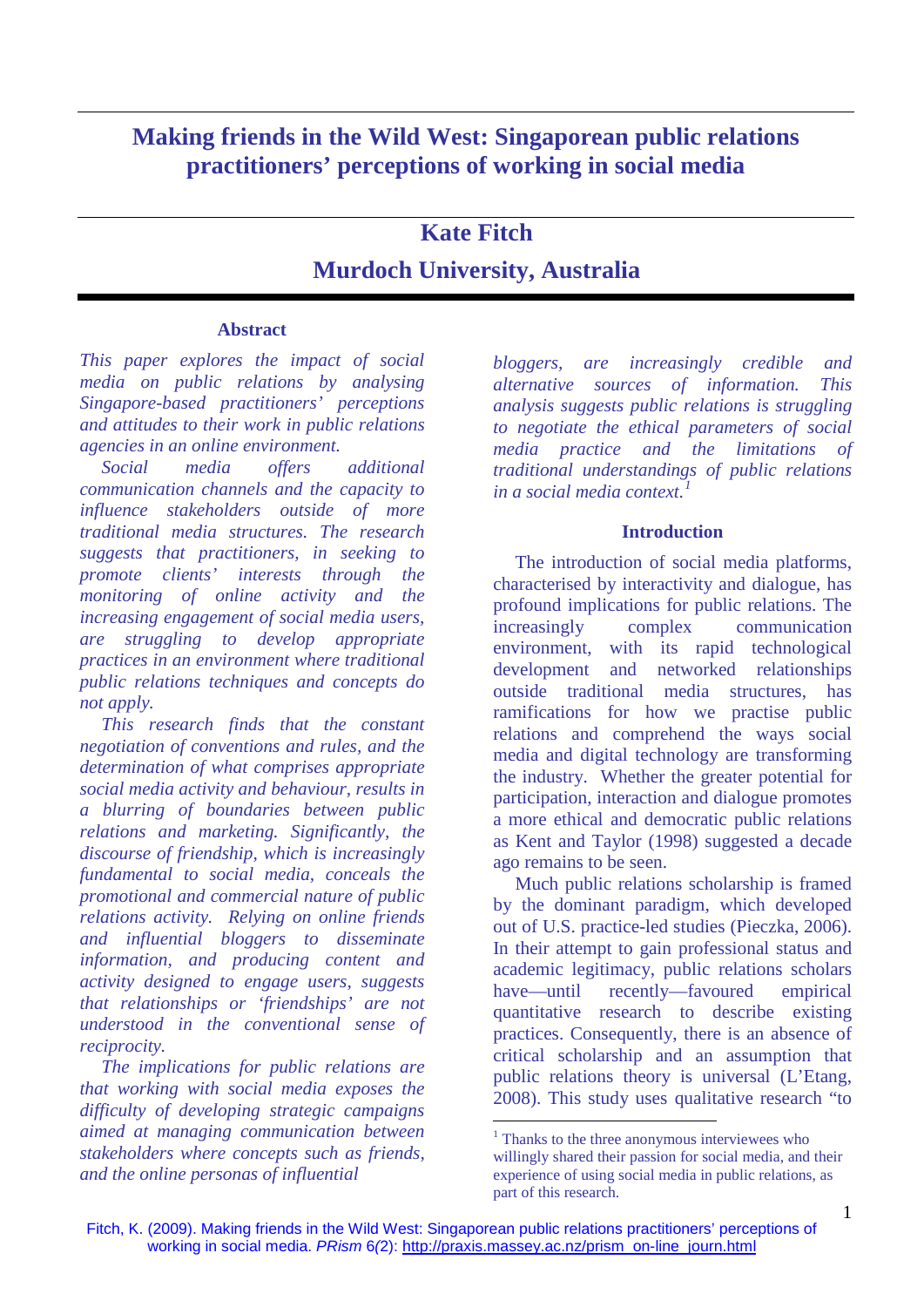theorize communication in its contextualized and multilayered landscape of meanings and experiences" (Wackwitz & Rakow, 2007, p. 260) and to develop a better understanding of the processes of interpretation and meaningmaking, which empirical research cannot achieve (L'Etang, 2008).

The aim of this research is to critically analyse public relations practitioners' perceptions of working in social media, as a way of understanding this emerging field and revealing changes in public relations practice. It draws on interviews with three Singaporebased public relations practitioners. Their perceptions are useful for understanding the ideas and consequences of online public relations activity that more experienced and senior practitioners are struggling with (Fitch, 2009a; James, 2007; Chia, 2002; Dougall, Fox & Burton, 2001).

This new communication environment requires us to reconsider inherent assumptions in existing theoretical approaches to public relations, and to reconceptualise the nature of public relations activity within particular social, political and cultural contexts, in an increasingly globalised and networked world. This research questions what ethical public relations practice is when working in social media.

It is beyond the scope of this study to investigate the range of social and political factors influencing public relations practices, or to investigate the public relations industry in Singapore generally. Nevertheless, the interviewees occasionally acknowledged the opportunities social media provide for expressing ideas in an environment where the traditional news media is tightly controlled.

#### **Literature review**

#### *Social media and public relations*

Most definitions of social media identify themes relevant to the use of new media platforms, which promote interactivity and develop conversations. The Chartered Institute of Public Relations in the UK defines social media as: "websites and online tools which allow users to interact with each other in some way – by sharing information, opinions, knowledge and interests…social media involves the building of communities or networks, encouraging participation and engagement" (CIPR, 2007, n.p.). Similarly, Cook and Hopkins (2008) define social media as the internet tools, which "allow for far greater levels of two-way interaction, discussion and conversation" and which facilitate "the conversational web" (pp. 1, 2). Many of these platforms have been launched in the last few years; for instance, social network sites such as YouTube and Bebo were launched in 2005 and Twitter and Facebook (for all users) in 2006 (Boyd & Ellison, 2007). The rapid technological developments and diverse ways users adapt social media platforms make it difficult to predict which platforms will remain popular even for six months.

A decade ago public relations practitioners and scholars recognised the internet's potentially dramatic impact on the industry. However, research suggests most practitioners use the internet as an additional channel for communication rather than as a platform for meaningfully engaging publics (Fitch, 2009b; James, 2007; Chia, 2002). Although practitioners are increasingly monitoring social media sites—including blogs—as part of their regular activities, many struggle to incorporate social media into public relations practice. This is partly because traditional public relations techniques are not appropriate in a new media environment (Galloway, 2005).

A survey of European public relations practitioners found that the lack of appropriate methods for evaluating the return on investment (ROI) and a lack of appropriately skilled employees were barriers to working with social media (Sandhu, Young & Zerfass, 2007). The authors of that survey concluded that: "Social Media offers a tremendous opportunity for a new generation of PR professionals who are savvy with the application of new communication tools and can also provide convincing arguments that legitimise the usage of this technology" (Euprera, 2007, n.p.).

By exploring the new generation of public relations practitioners' perceptions of social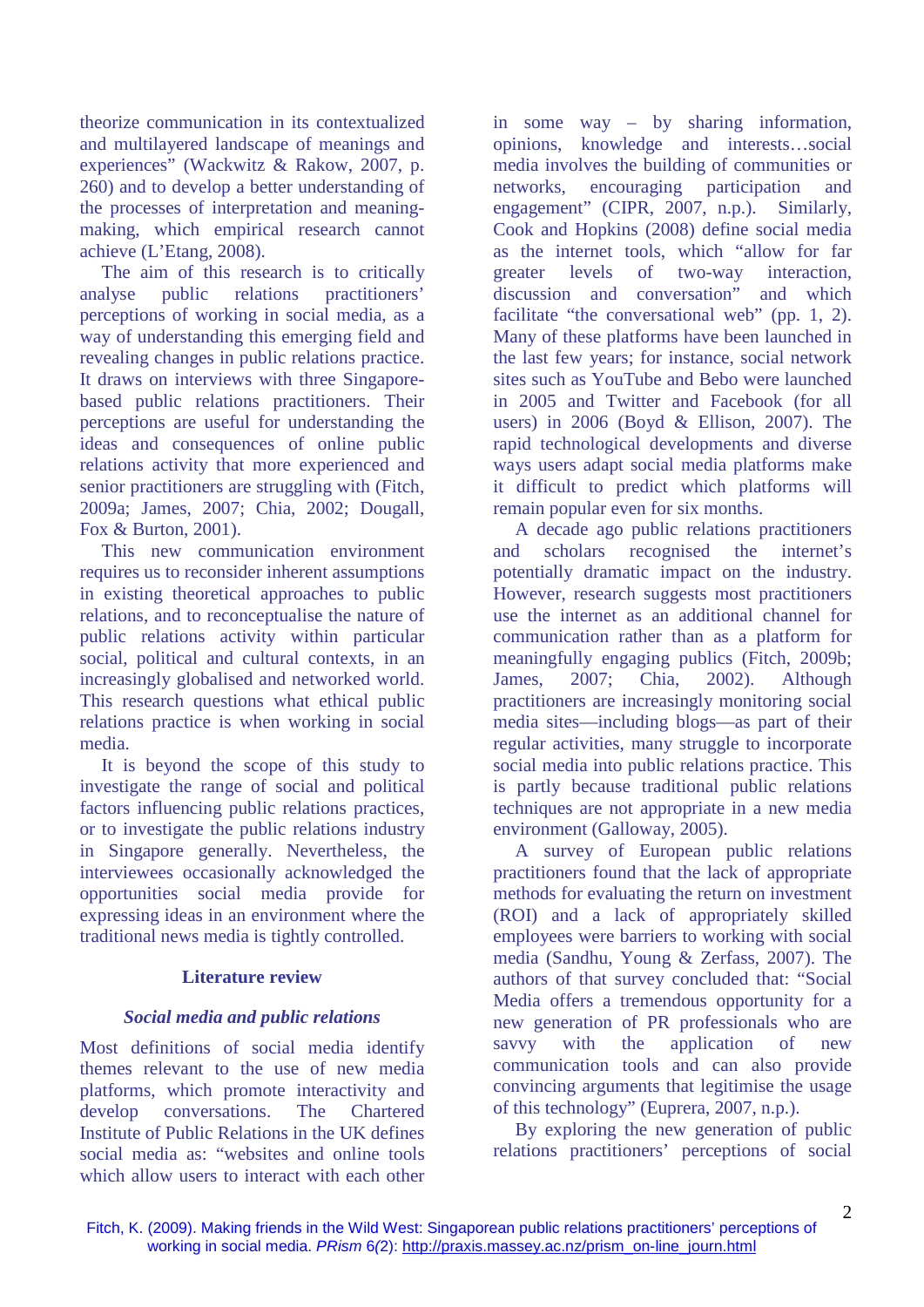media, I investigate how this emerging field of practice is transforming public relations.

## *Singapore: Globalisation and internet use*

The Globalization Index produced by international management consultancy A.T. Kearney (2007) ranks Singapore the most globalised country in the world. The ranking draws on 12 variables, including technological connectivity (number of internet users, hosts and secure servers), economic integration, and political engagement. However, other research suggests that despite Singapore's network readiness and relatively high levels of internet use, its use of e-government to engage citizens in dialogue or policy making is relatively limited (Sriramesh & Rivera-Sanchez, 2006).

According to Statistics Singapore, in 2005 the top-five reasons for internet use in Singapore were sending and receiving emails, sourcing or requesting information, submitting forms online, and internet banking, none of which is particularly interactive (Lee, 2006). Lee and Kan (2008) agree with this assessment but suggest there is a generational divide operating with an interactive, younger generation using gadgets and a range of multimedia applications, including music, movies and graphic downloads.

## *Public relations in Singapore*

Historically, public relations in Singapore was dominated by first colonial, and then government, campaigns to promote nationbuilding and social cohesion (Freitag & Stokes, 2009) with relative limits on press freedom and high levels of complicity between the media and government (Cenite, Chong, Han, Lim & Tan, 2008). Today, public relations in Singapore focuses on media relations and publicity, with a blurring of boundaries between public relations, marketing and advertising (Freitag & Stokes, 2009).

The dominant paradigm has influenced research into Singaporean public relations, with local practices being measured against those of Western, liberal-democratic, market economies (Fitch & Surma, 2007). Critical scholars (see, for example, Motion & Weaver, 2005) and researchers working within the dominant paradigm who are concerned with the ethnocentrism and U.S./Western European bias of public relations theory (see, for example, Sriramesh, 2004) identify the need for research that considers the specific social and political contexts in which public relations is practised.

In research conducted in Southeast Asia in June 2006, a range of senior public relations practitioners were interviewed regarding their attitudes towards new media. Some expressed anxiety about new media's impact on the public relations industry and themselves. They were "scared"; one even claimed that older practitioners were leaving the industry because of technological changes (Fitch, 2009b).

In three years, the industry has changed. Several international public relations agencies in Singapore have appointed new media specialists to their staff. At the time of writing, estimates of the number of public relations practitioners working exclusively in social media in Singapore ranged from eight to 10. Most of these practitioners are relatively new to the public relations industry and are well known in social media spheres. Whereas earlier research focused on established public relations practitioners' attitudes towards new media, this research investigates the perceptions of these young guns, these new practitioners working in an online environment.

## **Methodology**

The researcher conducted interviews with three public relations practitioners working exclusively in social media in Singapore in June 2009. Five potential candidates were approached via email. Of the three who agreed to be interviewed, all were enthusiastic about sharing their passion for social media. The interviews were recorded using a digital voice recorder, and the digital files were subsequently forwarded to the interviewees for approval. The researcher's university granted ethics approval for the project.

Semi-structured interviews were used because they offered the opportunity to elicit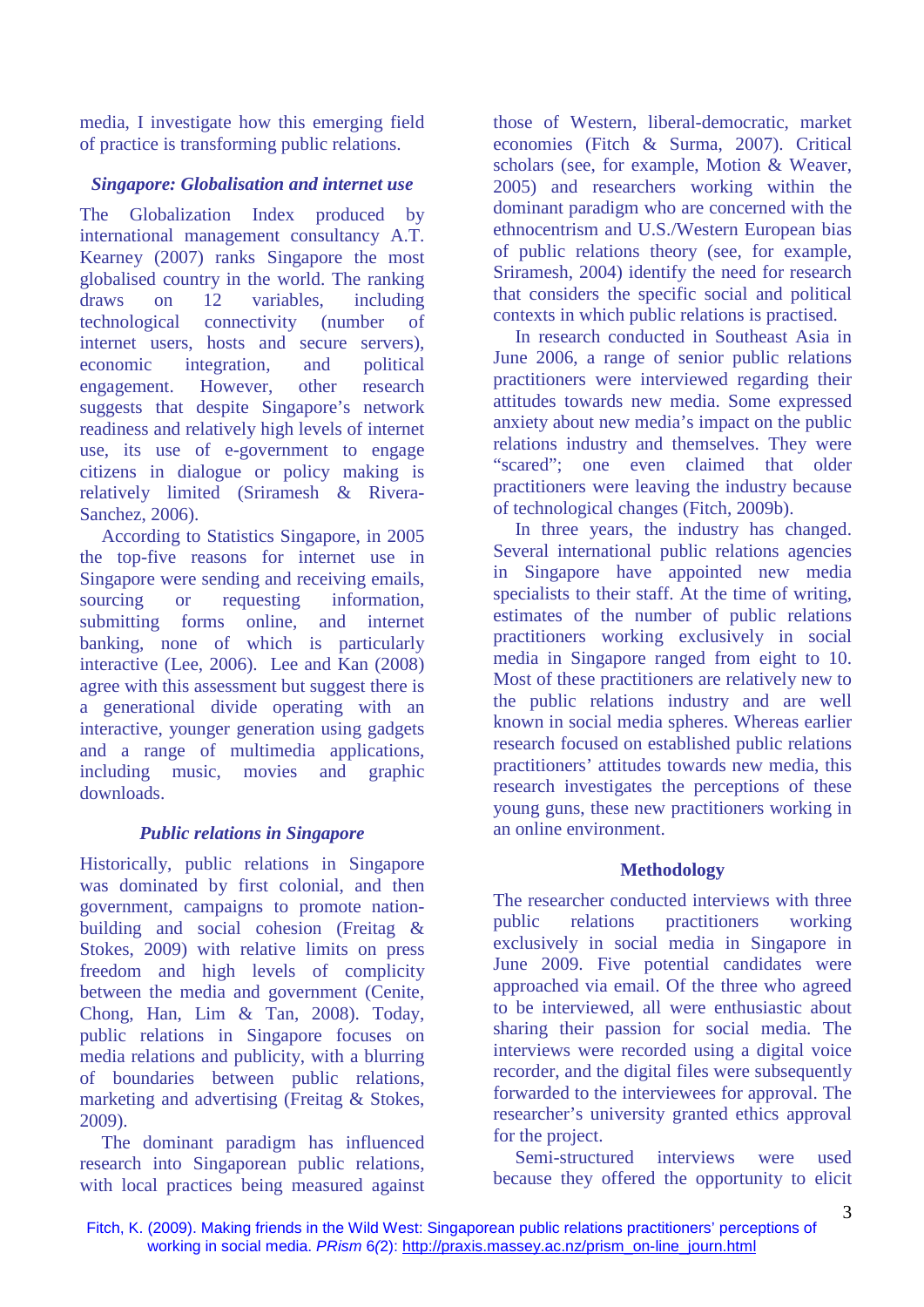the "participants' interpretation of their experiences…expressed in their own words, using the jargon and speech styles that are meaningful to them" (Daymon & Holloway, 2002, p. 167). This suited the aim of this research. Extracts from the interviews were transcribed, and coded to identify themes. The researcher used memoing to reflect on and analyse the data, and review emerging hypotheses and frames in relation to the relevant scholarly literature (Holland, 2002).

Qualitative research, which reveals how participants view their activity, allows the researcher to interrogate the assumptions implicit in those practices and thereby provide a critical approach to industry practice. Various scholars have called for more qualitative research into public relations. For instance, Jahansoozi (2006) argues it is required for understanding the relationship and construction of meaning between organisations and their publics. Sriramesh, Kim and Takasaki (1999, p. 6) argue that qualitative research offers an understanding of "multifaceted meaning systems," addressing the cultural implications of Western theories in non-Western settings. L'Etang (2008) maintains that qualitative research addresses the technocratic and functionalist approaches of much public relations research.

It is important to critically reflect on the 'outsider' status of the researcher, who is not Singaporean. However, as an Australian academic who teaches public relations to Singaporean students in both Australia and Singapore, I have developed a strong research interest in the Singaporean public relations industry, fostered through frequent visits for teaching and industry liaison.

#### **Results and discussion**

#### *Social media in public relations*

Each interviewee identifies mid-2006 to early 2007 as the period when the Singaporean public relations industry made its first forays into more interactive social media. This date is significant when linked to earlier research conducted in mid-2006 when senior

practitioners in Southeast Asia expressed anxiety around the impact of new media on public relations practices (Fitch, 2009b), and when considering the introduction of common social media platforms such as Facebook and YouTube. At that time, public relations practitioners feared the impact of new technology. Interviewee 1 says of his recruitment to an international public relations consultancy: "In 2006, I was hired…because they were afraid of everything that was new with regard to technology." Interviewee 2 explained that early forays into digital public relations involved technological wizardry: "you could download widgets, or it drew on games technology." It was not concerned with the potential for interaction offered by social media: "It was a one-way street. It was the brand talking to the consumers and not the other way round" (Interviewee 2). She cites the appointment of Interviewee 3 in 2007 as a significant shift in Singaporean public relations towards a more interactive use of technology; until then "not a lot of people knew what do with their blogs" (Interviewee 2).

## *The pioneers in Singapore*

The three interviewees were selected for this research because of their relatively unique position as public relations practitioners employed by the Singaporean offices of multinational public relations agencies to work in social media. Their backgrounds prior to joining public relations agencies are somewhat diverse, with a degree and career in journalism (Interviewee 1), a diploma in marketing and a career in advertising (Interviewee 2), and a degree in public relations (Interviewee 3).

Interviewee 1 explained "I was the first person to ever be employed by a PR agency in Singapore for such a purpose," that is to work in digital (rather than social) media. He previously worked as a technology journalist and was recruited primarily to work with technology clients and to start developing agency expertise in digital media:

They didn't even know what to call it back then and nor did I. The term social media was not used often. A lot of people used the term new media without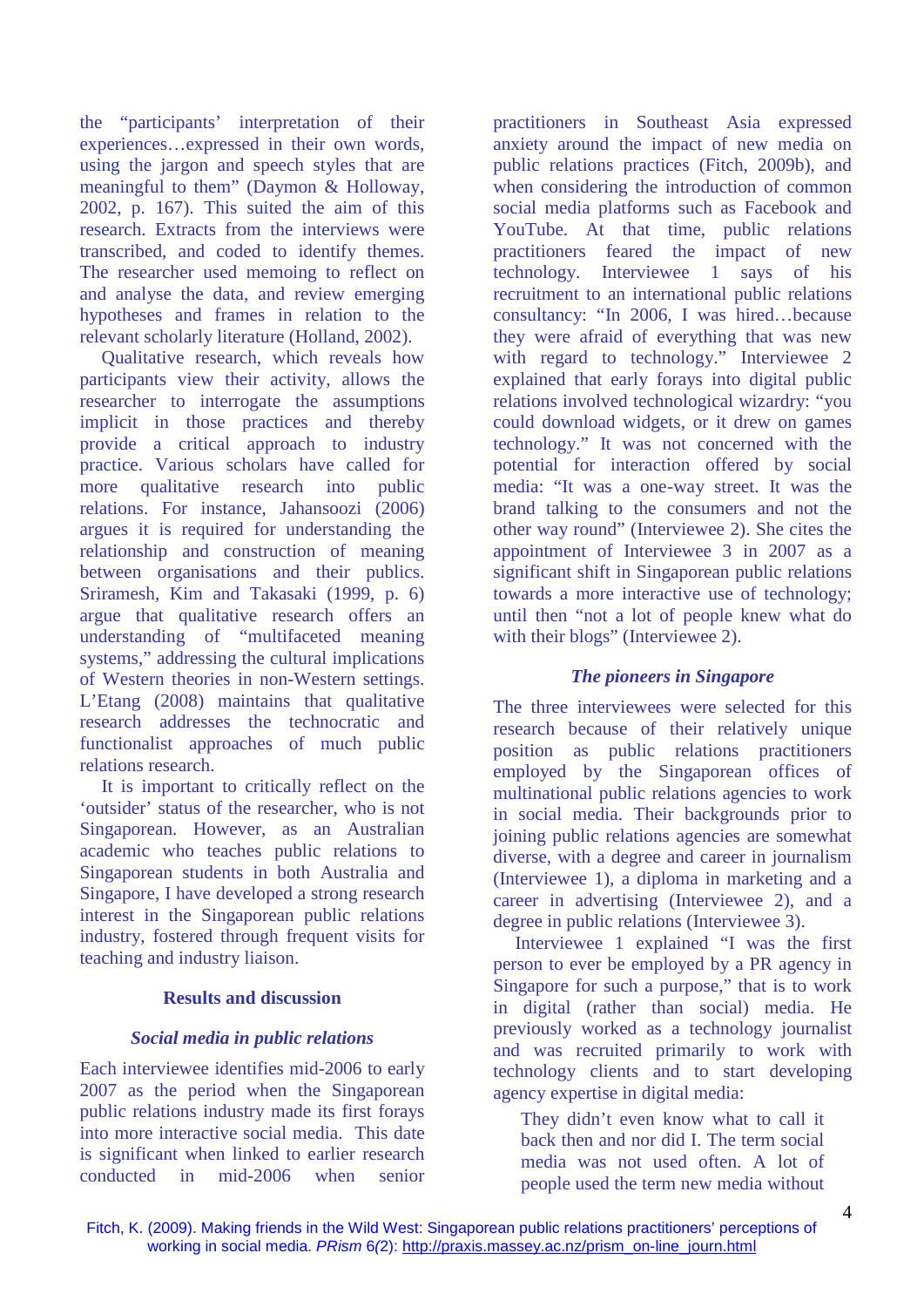any definition to it. They asked me what can I do about it…can you build us technology? And I thought about it and I realised that this was not the correct approach to turn a PR shop into an IT shop…I had to be a regular public relations consultant and I had to explore this new space that no one else wanted to explore.

Similarly, Interviewee 3, recruited early in 2007 after graduating from university on the strength of his blogging activity, felt he was entering uncharted territory:

At that time, no one called it new media…but I was blogging about how communication was changing. I started blogging in 03, my friend told me about this job in the first quarter of 07… maybe March…they were just looking for someone who did social media. I was hired as an experiment. I was the first in Singapore…I wrote the first blogger release and made the first cold calls to bloggers.

Interviewee 3 is now part of a small social media team employed at the agency. In addition to his own work, he educates other public relations consultants at the agency about social media, although "it's out of their comfort zone."

Interviewee 2 was recruited from advertising, primarily on the strength of her influential blog and her interest in social media, which she felt unable to pursue professionally in the advertising sector. Interviewee 2 says:

I had a blog. I grew my blog…the job came about and here I am. I was always interested in social media …and quite frankly the only place that offers social media as a service and a solution, would be that of PR. For some reason it's still not within the advertising world.

<span id="page-4-0"></span>Interviewee 2 struggles to see herself as a public relations practitioner, saying she is not "qualified in any way" for public relations: "I am a digital influence person. I can't do traditional PR." Similarly, Interviewee 3

plays down his expertise in public relations: "I'm not an expert. I'm just a bloke who does social media." It is interesting that two of the interviewees express discomfort about their qualifications for working in public relations; Interviewee 3 even suggests participating in social media is not necessarily a professional activity.

## *The Wild West*

For each interviewee, their recruitment to work in an online public relations environment was a venture into the unknown in which they had to negotiate the rules of engagement in a field that lacked rules for working online. Interviewee 1 said: "The internet is the Wild West, right, anything goes. There are no rules". $2^2$  $2^2$  For Interviewee 3, it was "on-the-job learning" rather than "on-the-job training": "We're really writing the rule book as it is. There are no rule books, no textbooks to learn from." Interviewee 2 agrees there are no rules, saying simply: "there aren't any."

Interviewee 2 acknowledged that with one exception the usual public relations rules or ethical codes of behaviour either lack relevance or do not apply to public relations practice in social media:

[Company name] has a bible. I have not read it [laughter]. If we have to follow the rules for social media, we have nothing. We have one big rule that everyone follows. We do not pay bloggers in any context…like we don't pay journalists.

She justifies the need for flexibility of practice as "we have to be creative" in "how we get them to talk." This suggests there is a struggle to find new ways of working in this frontier space.

Despite the apparent lack of rules, however, there are clearly social media conventions. The

 $2$  The Singaporean Prime Minister, Lee Hsien Loong, drew a similar analogy in an interview with a journalist: "And the new media - some of it are Wild West and anything goes and people can say anything they want, and tomorrow take a completely contrary view. And well, that is just the way the medium is" (Saad, 2009, n.p.).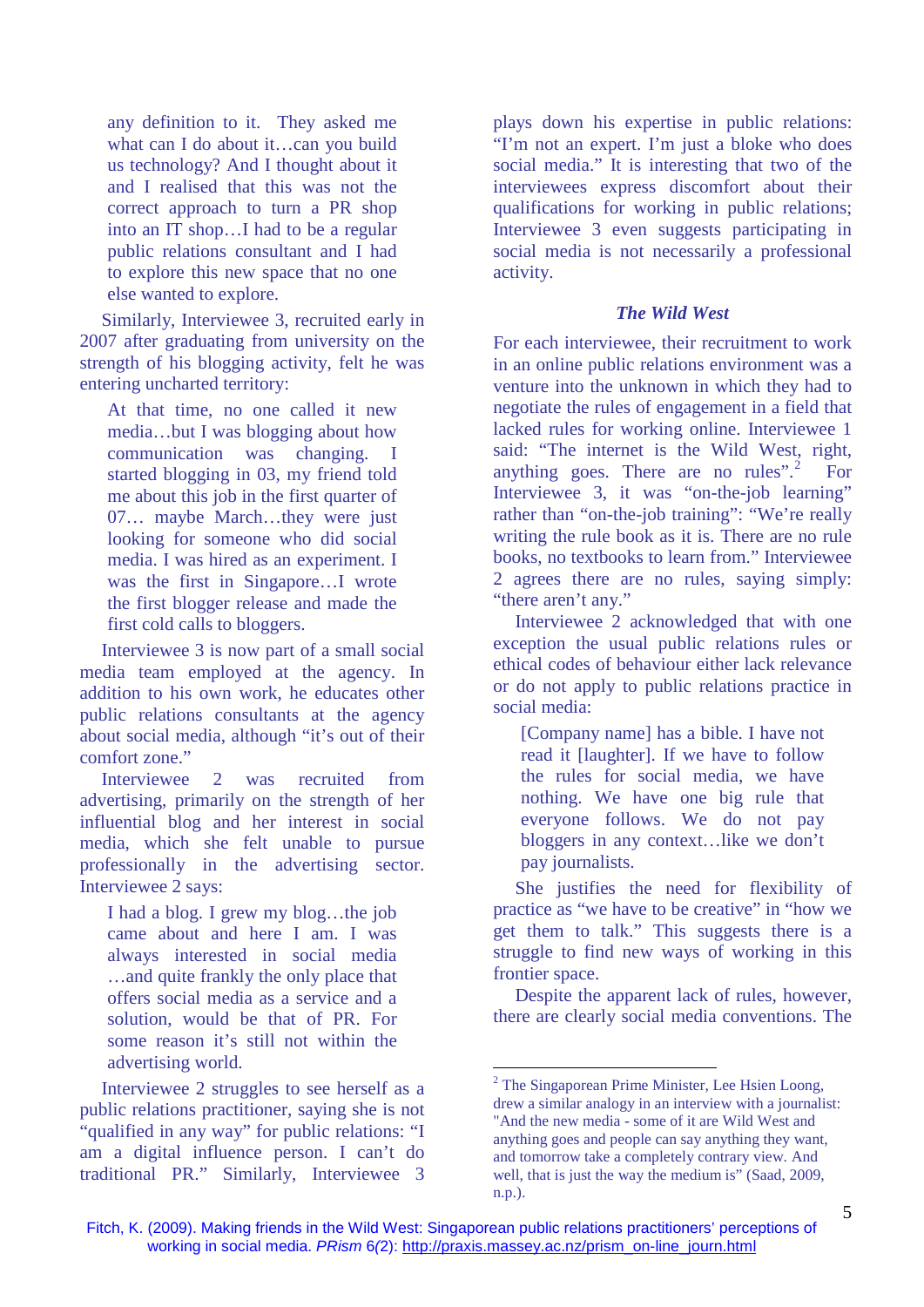interviewees acknowledge that they have made mistakes:

When I first started, I didn't know anyone and I was just leaving messages on people's blogs…I got it wrong a few times. When you do a cold call without any [relevance], you are just trying to sell, you are just trying to pitch and you just get shot back in the face. (Interviewee 3)

There are 'rules', or at least unwritten codes of behaviour or conventions about what is appropriate in cyberspace, and it is the negotiation of these rules which challenge many practitioners. Breaching the codes—for instance, "hijack[ing] the conversation—can result in "disengag[ing]" or "disconnect[ing] the audience" (Interviewee 2).

## *Public relations activity in social media*

The primary public relations activities in social media include, according to Interviewee 1, monitoring and engagement. Monitoring is generally for research purposes, such as determining perceptions of a client or product. Engagement occurs when a blogger is approached as a "springboard to engagement" and campaign development. The interviewee distinguished between the sources for monitoring and engagement. He explained that: "a lot of the chatter" which was useful for purposes of monitoring and/or research "comes from the discussion forums," whereas "a lot of engagement occurs in blogs" (Interviewee 1).

Similarly, the other interviewees acknowledged the usefulness of social media for research and understanding perceptions and opinions towards an issue or organisation. For example, Interviewee 2 sees this as a marvellous opportunity for the organisation to respond to feedback:

If the negative comments are true, I tell my client you know what, you need to talk to your R& D people. It's customer feedback…all of us are enabled with immediate alert, so if anyone talks about our brand, we know immediately.

As part of monitoring, the practitioners ensure that the organisation profile is up to date online. Interviewee 1 describes writing a Wikipedia entry for one client without actually acknowledging their professional interest:

We have gone as far as creating a Wikipedia entry for a client…The Wikipedia [is] an encyclopedia. All you need, it's like academic writing, all you need is citations. So that's it…The Wikipedia is factual. It's supposed to be factual.

From my interpretation of the social media codes from professional public relations associations such as the CIPR (2007) in the UK, disclosure of one's professional interests is paramount. The Institute of Public Relations in Singapore (n.d.) has a Code of Ethics which, although it does not refer specifically to social media, includes the following: "A member shall not engage in any practice, which tends to corrupt the integrity of channels of public communication" (n.p.). According to Wikipedia's (n.d.) own guidelines: "You are strongly discouraged from writing articles about yourself or organisations in which you hold a vested interest" as this is deemed to potentially contravene their "neutral point of view" and "conflict of interest" policies (n.p.).

One interviewee saw his role as advisory, acknowledging that it was daunting for a client to begin to participate in social media. Part of the challenge for clients, according to Interviewee 3, is understanding the nature of online interactions, and he advises them:

Just start engaging with someone who has a blog. You don't have to sell him anything. Think about it…it's just about sharing opinions. It's not about splashing money around but it's about engaging on an intellectual level, or for some people, on an emotional level.

He produces social media content on behalf of clients for bloggers to share with other bloggers. He gave an example of a short video he researched and produced for a charitable organisation seeking computer time from individuals to aid humanitarian causes; allowing people to dedicate the donated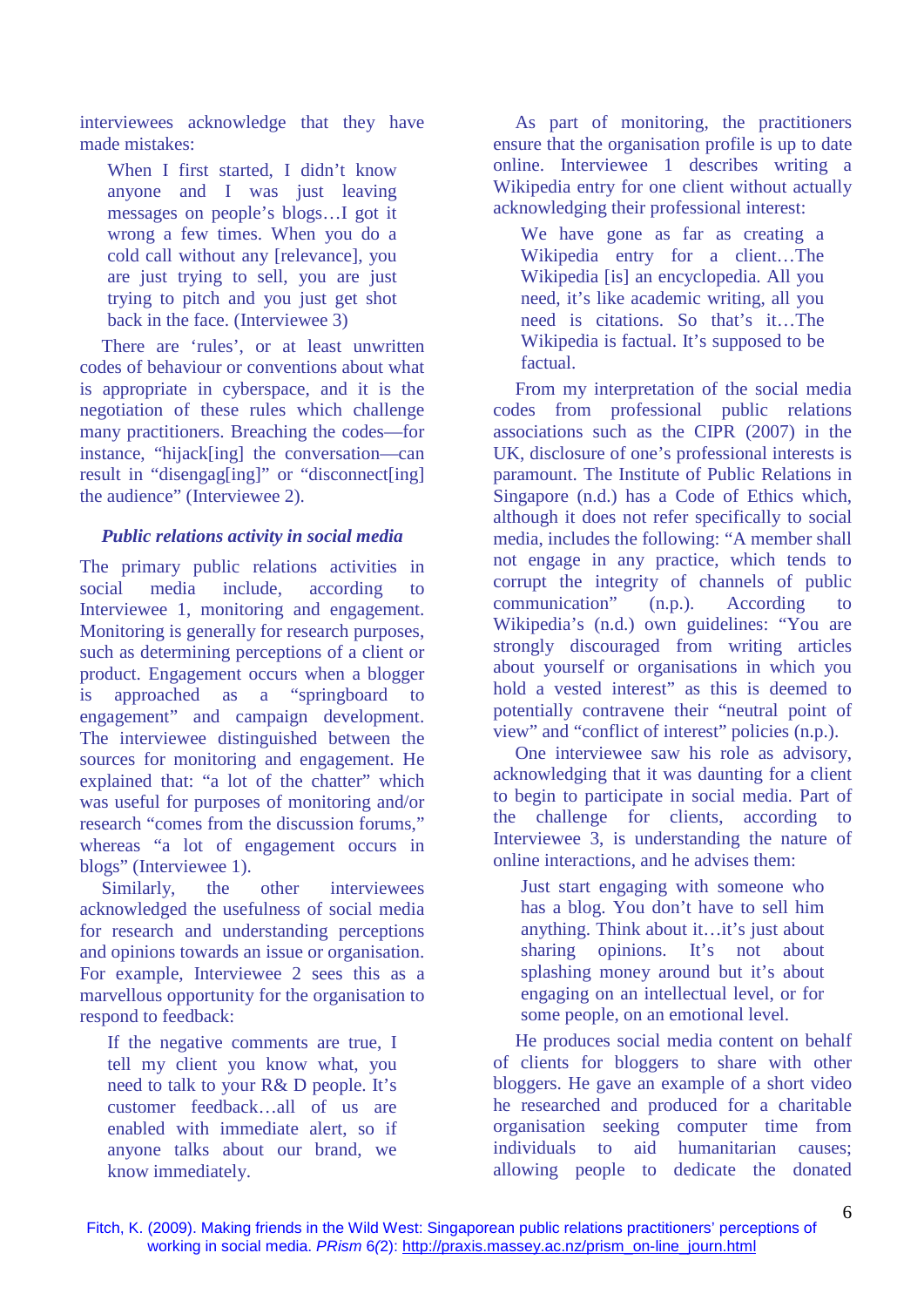computer time to friends resulted in many forwarding the link to others.

## *Engagement: engaging bloggers*

The challenge for public relations practitioners is knowing how to insert themselves in the space, to start 'engaging' bloggers. Interviewee 2's advice is to identify influential bloggers as: "the blogger's readers are your target audience. You have to find the right blogs." Once an appropriate blogger is identified:

Most of us have a digital footprint. You google them. You might find a personal name…so then you write them a private note…you might say we have a product we want you to try. You try that first, the private note. (Interviewee 2)

Although Interviewee 2 acknowledges that this is a "tedious" process, it is not "one-onone" marketing; rather, the aim is to find the right person: "their blog might have 50,000 visits a month. That's a circulation of 50,000." Interviewee 2 thought it was not unlike media relations in targeting a particular publication because the audience demographics match a target public. However, the similarity with media relations ends there. Whereas with media relations, you might pitch a story idea to a journalist through a media release or a phone call, such an approach to an influential blogger would be inappropriate. She describes approaching one influential blogger on behalf of a client:

All I said to them in an email to him was 'Yo, check this out.' I wrote about it and I sent them a link [to a research project by a client]. That's all I did. I didn't ask him to do anything about it. He twittered about it and, quite ridiculously, in one hour we had 10,000 hits.

Interviewee 3 saw the online engagement as akin to other kinds of social occasions, in that the practitioner should avoid a straight pitch:

It's a certain sell that you need but it's a certain respect as well. Hopefully whatever you are offering the blogger, it's relevant to them…it's very personal, very targeted. I say if you are at a party, don't be a salesman. If you're going to be a salesman, what's the point? It's just push, push, push.

In contrast, Interviewee 1 likened attempts at engagement by approaching influential bloggers with interesting links, invitations and promotions as "closer to what sales people do…you bring them out for fancy dinners, you entertain them. You have that kind of social engagement and that is what is happening here."

However, Interviewee 2 complained about the increasing "arrogance" of celebrity bloggers, referring to them as "the Royal Bloggers of Singapore, the 'A' listers who get 20,000 hits a day." She blamed other public relations agencies saying:

We have cases where bloggers are treated like VIPs…like the media really…your 22 year old blogger…suddenly gets popular, gets a limo ride to an event, gets showered with free products [by] this other agency I won't mention.

## *Engaging users and developing friends*

All three interviewees discussed the importance of developing relationships with online users. Interviewee 2 identified this as a shortcoming in public relations practitioners' skills: public relations practitioners "are the experts who know how to build relationships" but although they "claim to know digital influence…how many actually do it?"

All interviewees had difficulty articulating concepts of friendship (in terms of online friends) and relating them to the traditional public relations concept of publics. For example, Interviewee 1 said:

what social media does is that it gives you that chance to connect...I wouldn't say it's a more intimate…it's a more loose connection, it's just that, I don't know how to describe it, there is no word for it. For example if I meet you and I give you a business card, then we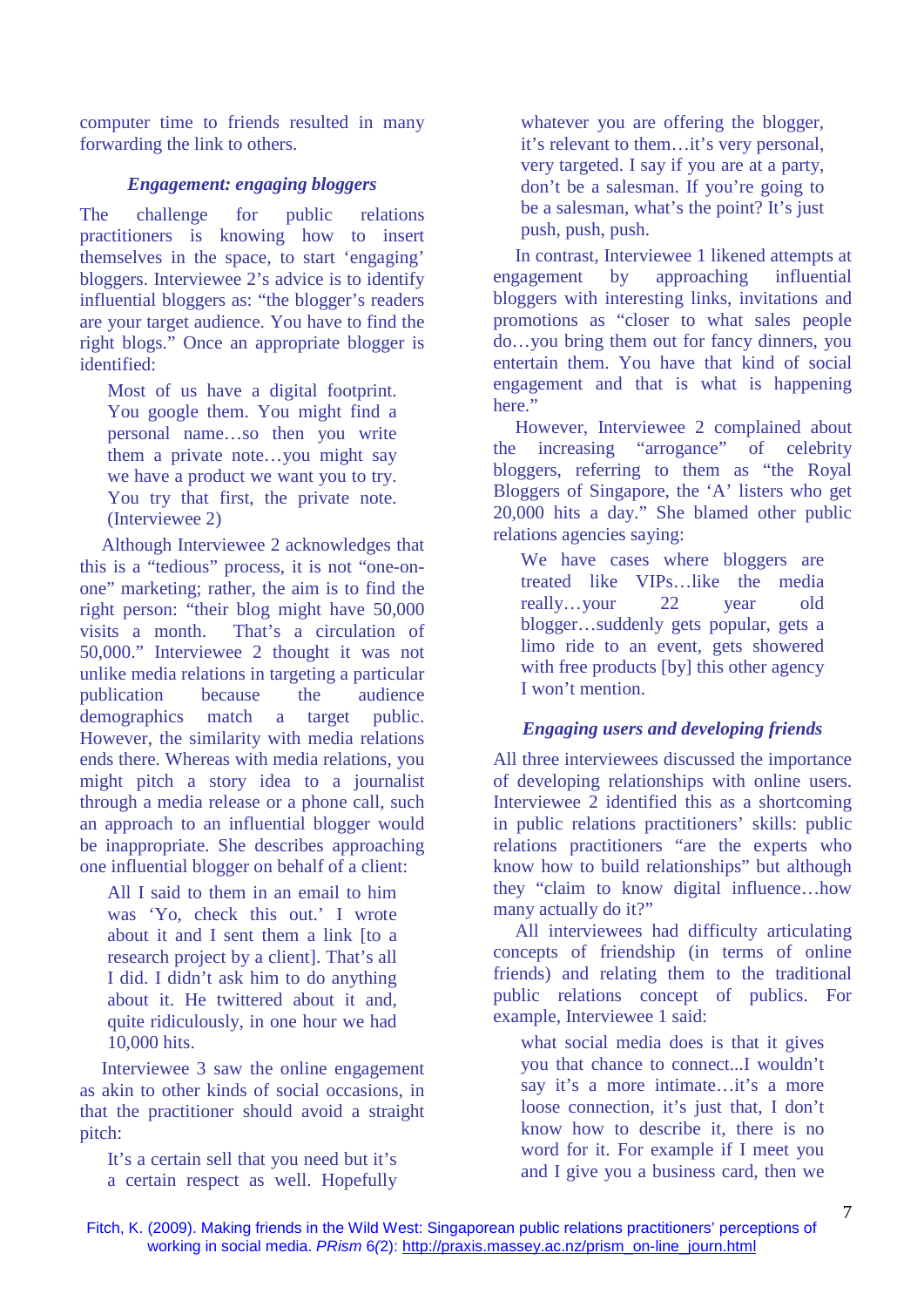can go away and never meet again. But under social media, when you make that acquaintance, you are stuck there forever. I make you a friend on Facebook and it's always there…But whether it's more effective, I don't know. I don't think you can prove that.

He describes the need to "start to engage differently" and "it's not just that I know you as a professional contact." The extended network of 'friends' created through such media was "more trusted" than a public forum because "you already know these people" (Interviewee 1).

Interviewee 2 expressed the friendship in terms of meeting business objectives and using the example of a website she had linked to one blog promotion, suggested it fostered the development of these connections: "We created a website especially. We build a community that way." It is not uncommon to use metaphors of friendship and community when discussing social media; however, in this discussion, it is significant as it substitutes for other discourses of promotion or marketing. This needs further critical research.

#### *Personal and professional voices*

The dynamic nature of the boundaries between the personal and the professional domains is a theme which emerged from the interviews. Arguably such boundaries are eroding with the advent of social media, but as Interviewee 2's comment suggests, bloggers do maintain some distinctions:

I swear a lot with my blogging, with my followers…and [government] ministers follow me knowing that I swear a lot…The moment I blog on the [company] blog, I say things differently…so if a corporate brand wants to go into a digital space, it's a personal thing, to penetrate a social media space as opposed to a brand doing that because as a brand, you have to keep your distance, as a brand, you should.

This suggests the traditional "corporate voice" or brand is problematic in a social media environment, as an online "relationship is formed on a personal basis" (Interviewee 2). This interviewee suggests it helps if employees blog as it allows a client company "to speak with the voice of an individual."

This connects to Interviewee 3's comments about the importance of "personality" to the development of "a candid online relationship":

For once, you are not at the mercy of the journalist...and you are not sending overt strong messages through a \$3 million ad....you can relate more credibly…Social media works when there is a lot of personality behind the channel…personality and passion, they kind of work together.

It also mirrors comments from social media commentators who argue that social media is effective because of its authenticity and connections with "real people" (Young, 2006). However, Interviewee 2 was candid about the development of online relationships from a public relations perspective: "It's about building that friendship in order to influence the way you want."

#### *Evaluating social media activity*

There is limited evaluation of social media activity. Interviewee 3 said that the influence of social media platforms such as blogs could be evaluated using simple web metrics, but acknowledged that such metrics were dynamic and evolving:

I would say it's changing every single day. It could be a numerical value...it could be how much time people spend on your site…and where do they go on your site? Do they just go to your landing page and do they stop there?…if you really want to think about it, there are so many impressions today but do they really count for anything? There could be one million hits for your video on YouTube, did they watch it all the way through? Sometimes you have to track multiple sources…and those sources keep growing and growing.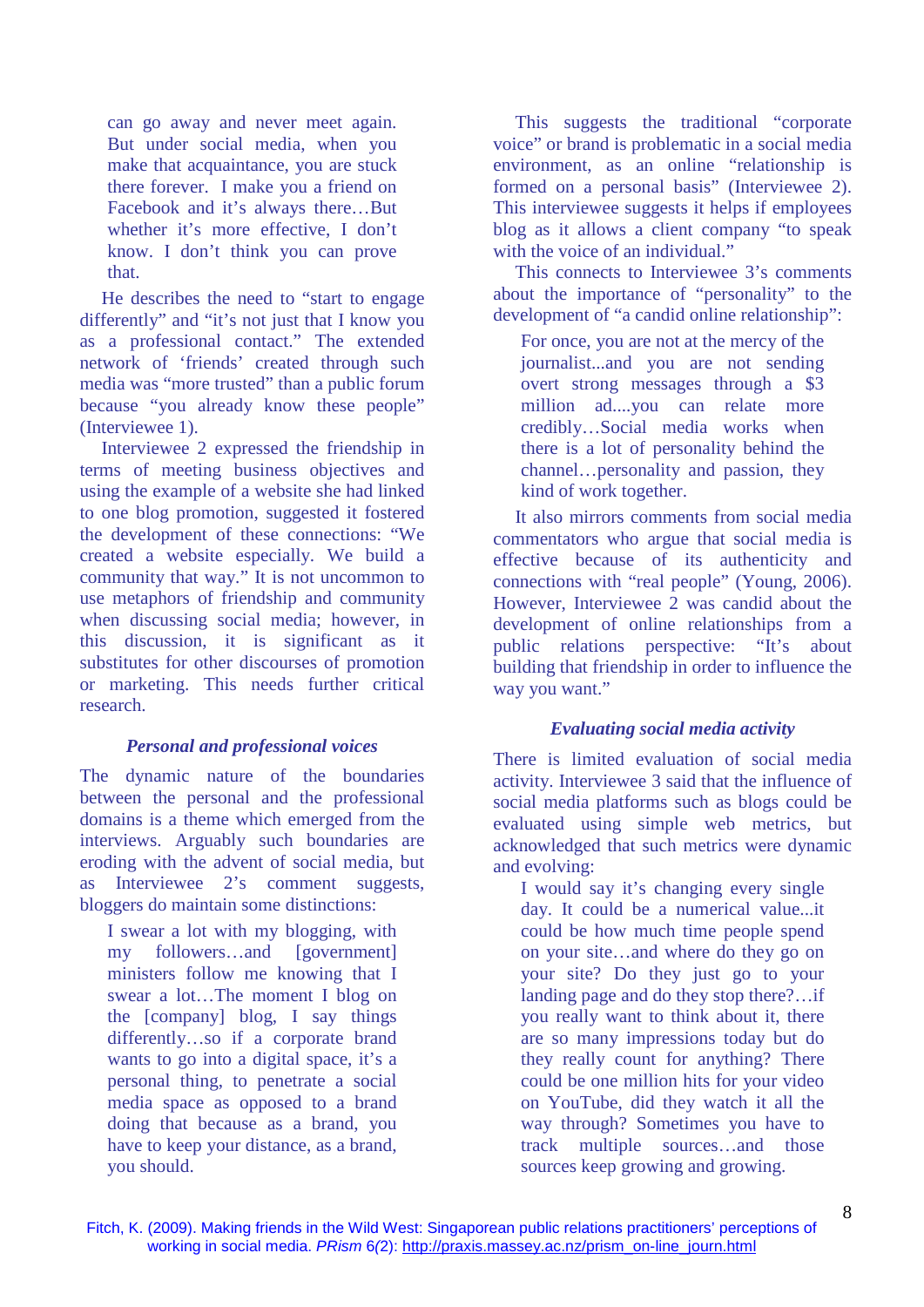All the interviewees found the evaluation of their activity somewhat challenging:

How do you track conversations?… How do you put a hard number on it? It's a blog post, so it gets 10 comments. We track how many we invite to an event…we pin it down to negative, positive and neutral. But so what? What do you want to do with that data? (Interviewee 2)

The use of web metrics such as "a blog has 50,000 hits, that's a circulation of 50,000" (Interviewee 2) is problematic as it measures opportunities to see, rather than the level of engagement. It also fails to evaluate the success of meeting specific public relations objectives. This difficulty is a recurring theme in each interview. Interviewee 2 explained: "What's really lacking in digital influence is not wanting to track…and we need that. That's what's lacking in blogs."

With social media, demand for evaluation or quantifying the return on investment is client- rather than agency-driven. Evaluations for clients often consist of describing the social media activity. The government clients want an online presence and:

care least about a dollar-based evaluation. So long as there is impact and they can reach the grassroots, they are happy—they are simply keen to get their messages out there. In terms of impact and influence, no one knows how to measure it. (Interviewee 1)

Interviewee 3 used an example of an online fight he unwittingly started on Twitter involving his boss and a third party. When he apologised to his boss, his boss replied "it's all good. I mean not many people can start interesting conversations like you just did". It is the ability to start and sustain conversations that makes social media activity valuable for public relations practitioners.

However, Interviewee 3 recognises the need for more evaluation, particularly in terms of meeting business objectives.

When we get really sophisticated, it will be about how many conversations drive to business leads and clinch deals and sell products…It is not happening now but that's the future, to finally talk about the ROI of communicating online or offline and how it reaches back to business.

In summary, having a presence online, engaging users and having conversations are increasingly important public relations activities, whether they are linked to a particular communication campaign or not. Although, web metrics can provide some data, this data does not measure changing perceptions towards an organisation or issue, track the diversity and complexity of public opinion, or identify levels of engagement. In terms of disseminating information, Interviewee 1 believes traditional forms of media are more effective: "traditional media is still the best media…you get a message out there and it gets there quicker."

## **Challenges and control: Uncontrolled communication**

While the interviewees suggested earlier that developing online friendships and offering interesting and relevant links to an influential blogger are more appropriate than a straight pitch or a cold call, this is clearly a case of uncontrolled communication in the sense the blogger may or may not choose to share the information with others. Interviewee 2 advises clients not to use social media if they wish to control the communication:

If you want control, don't get into it... get into it by putting your ear to the ground but that is all you can do. But don't participate. You can't tell the bloggers what to say or what to do.

Security is also a challenge. Interviewee 2 cites one example of an online competition she ran for a client where users could vote for their top blogger. The competition had to be abandoned after the site was hacked. The way the practitioner dealt with the situation is revealing: "we called them [the leading bloggers] and engaged them personally and they were very understanding. We got a personal email from them thanking me for being transparent." It is significant that the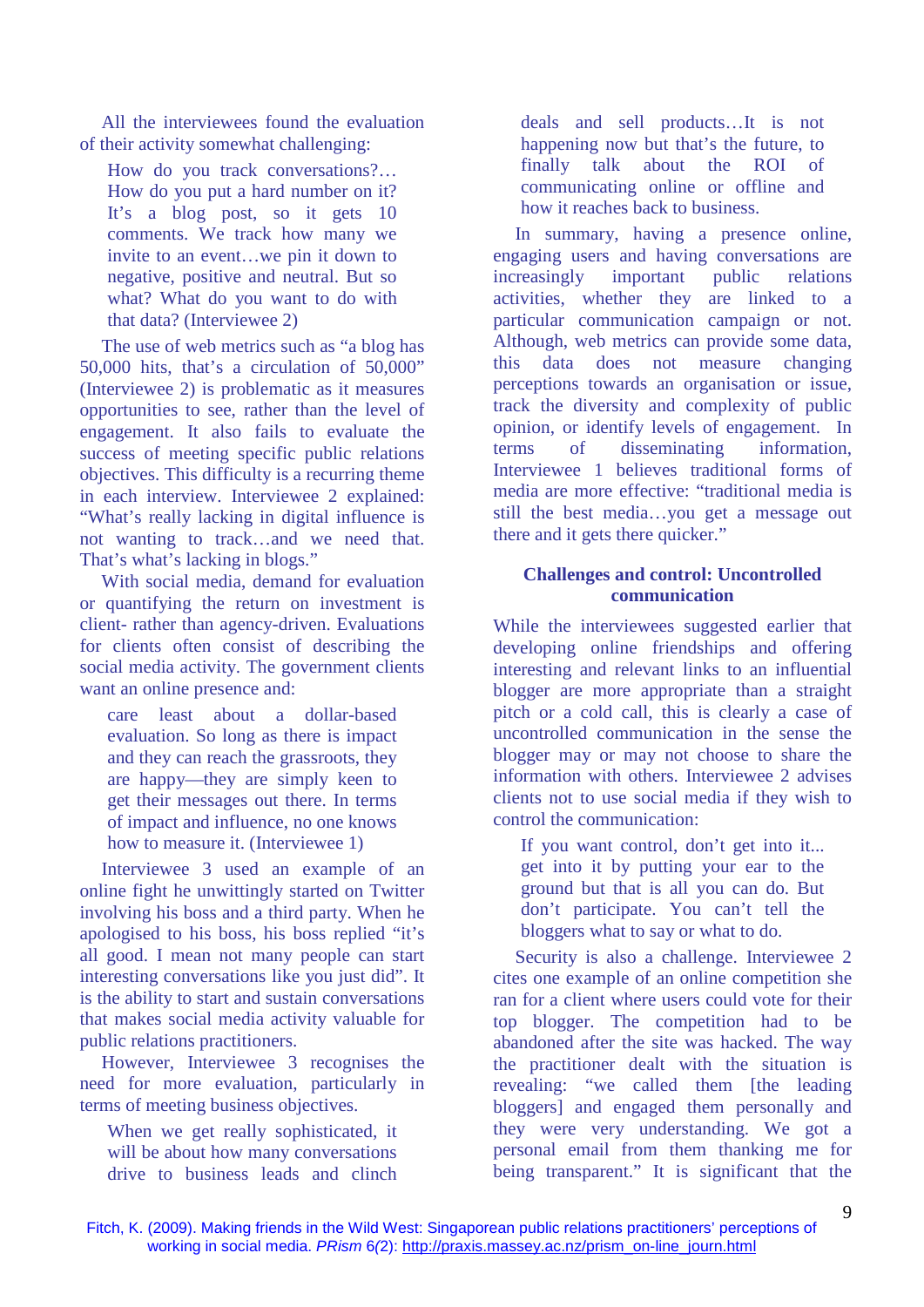communication around an online problem occurred offline to protect the reputation of her client and her employer. Certainly, the effort to contact the bloggers by telephone allows a very personal apology, but importantly, it prevents an email or blog post being circulated too easily.

## **The impact of social media on public relations**

In response to a question about whether technological advances were transforming public relations, Interviewee 1 said that most practitioners view social media as "another avenue, just another place to do a campaign." Interviewee 3 offered the same response, but considered the potential for citizens, adding this additional channel was especially important in Singapore where traditional media is controlled: "we are loading up what we are thinking and what we feel." However, he did not think that social media, or the capacity to freely express opinions, was fundamentally changing public relations:

It has not really changed…The role of listening as a PR professional hasn't changed as you've always had to listen. But how you listen has changed dramatically with blogs, bulletin boards, forums, etc. That's the shift I think. (Interviewee 3)

Similarly, Interviewee 2 said that social media has made public relations practitioners "more attentive," but that it did not really change public relations:

In every single government pitch, I say people do talk. Taxi drivers have been round for ages. They have always been the premier social network channels. People will talk whether you like it or not. So what do you want to do? Do you want to engage or not?

At the same time, the interviewees acknowledge that social media is transformative, albeit in limited ways. Interviewee 3 said: "it's a new way of communicating, it's a lot different to corporate speak." Interviewee 1

acknowledged "the need to engage differently" and "to approach it with a very…different point of view." Similarly, Interviewee 1 thought that technological advances, and in particular, real time media such as Twitter and Facebook, were changing the dynamics of communication.

Social media is therefore not merely a channel for disseminating messages. If public relations is being transformed by online interaction, then it is being transformed in ways which work against theoretical approaches advocating public relations as a strategic, managed, linear communication activity. Rather, it suggests that the future role for public relations as a socially responsible practice is to facilitate dialogue between organisations and their publics. The emphasis is less on controlling and managing communication and more on facilitating dialogue and ensuring organisations are responsible and responsive participants in those conversations.

## **Conclusion**

Increased opportunities for the development of relationships and dialogue with publics, and increased interactivity and communication between stakeholders (without any organisational involvement), poses challenges for public relations because much communication and meaning-making occurs without the organisations/public relations practitioners being able to manage the process. The lack of clarity about what constitutes public relations activity – particularly in traditional terms such as strategic communication, which demands a linear and rational approach to managing communication to serve organisational aims – makes it apparent that practitioners struggle in a social media context.

The three interviewees acknowledge the space in which they work is 'frontier-like.' Traditional public relations concepts do not apply, as was apparent by each practitioner's difficulty in trying to articulate ideas such as publics. There was frequent slippage between consumers and (online) users, which could be indicative of the nature of public relations in Singapore where a clear distinction between public relations and marketing does not exist.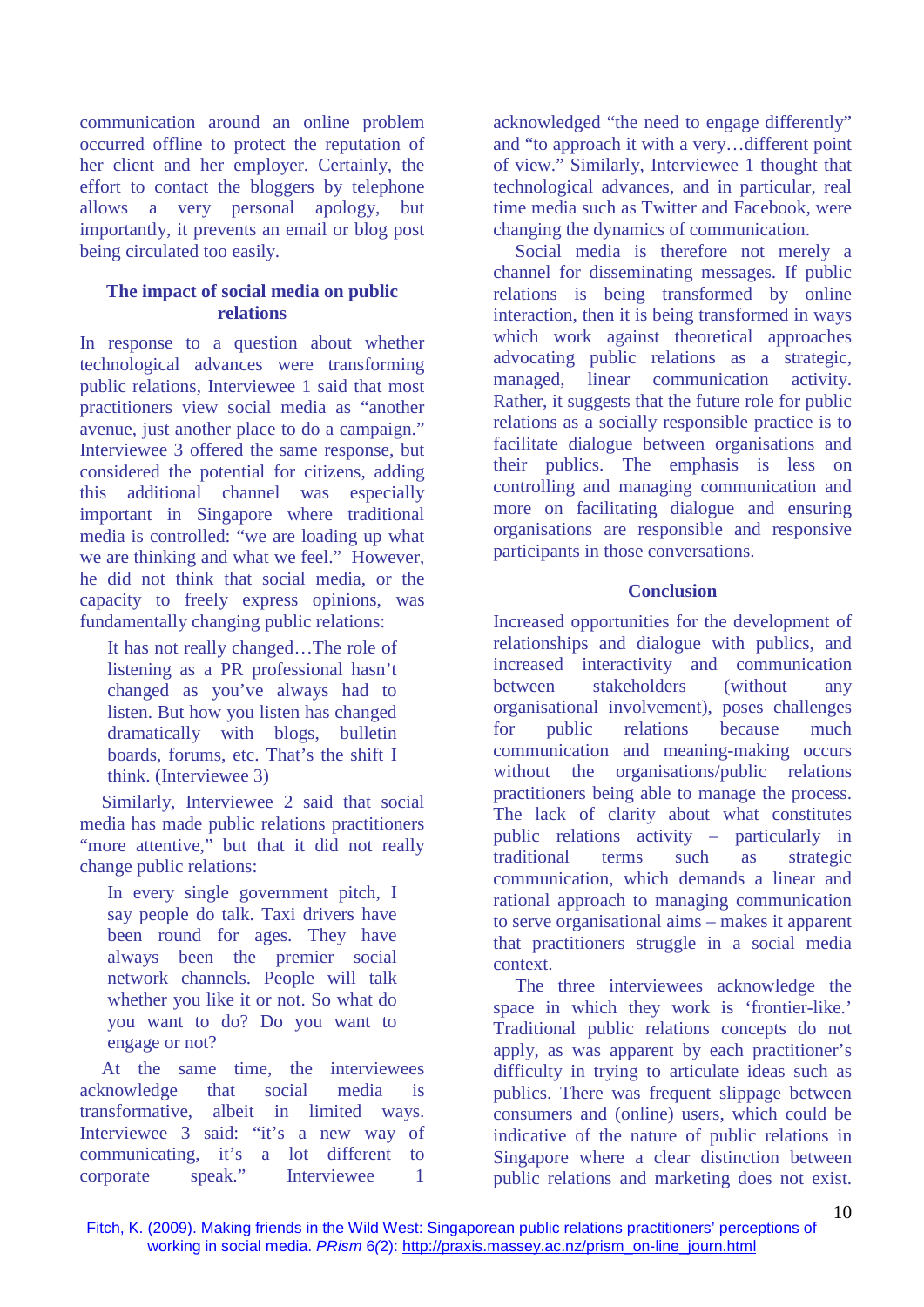This is the case with activities such as promotional competitions, exclusive invitations to events, and free product samples, all aimed at engaging influential bloggers. Little of this activity can rightfully be called public relations in the sense of professionally managed communication. Some of the more creative activities, particularly content production, developed specifically to engage users and encourage the sharing of that content, could possibly be conceived as public relations activity or alternatively as viral marketing, as ultimately the aim is to encourage a dissemination of an organisation's or client's information through extended networks of 'friends.'

While ethical public relations, drawing on the dominant paradigm, is frequently framed as symmetrical communication, this analysis reveals that although social media appears to offer more democratic opportunities for communication in that everyone can, potentially, publish online, the reality is somewhat different. According to Interviewee 1, "some people are more influential than others." The fêting of the celebrity blogger is problematic, as suggested by one of the interviewees, in that the relationship between some of the high-profile and highly influential bloggers and public relations practitioners is increasingly fraught. The attempts to influence the influencers and claims that 'other' agencies pay bloggers for comments suggest that public relations is struggling to negotiate the ethical parameters of social media practice. Without the parameters of journalistic codes of ethics, influential bloggers are not bound by professional conventions as other media professionals might be.

There is a discursive tension between promotion on behalf of a client and the development of online relationships. Frequently, practitioners use metaphors and analogies of friends and communities. This is particularly interesting as these either sit uneasily alongside, or suppress, the discourses of marketing and consumption. The analogy of friendship, although endemic in social media, is problematic if it is

primarily used to influence and promote interests on behalf of a client. In this case, the public relations activity is arguably distorting the friendship, particularly when the role of the public relations practitioner is not declared or transparent.

A challenge which emerges from the interviews is the need to evaluate social interaction, engagement and online conversations, and indeed the degree of influence such social activity may have. While web metrics are increasingly sophisticated and can offer a range of tools to track the number of hits, how long a user stays on a site, and so on, they do little to evaluate the perceptions and emotional dimensions in terms of engagement, support or opposition for an issue or organisation. At this stage, it is the ability or capacity to 'start conversations', engage users and participate in social media, ensuring an online presence for an organisation or client, that is valued.

The lack of clear rules and guidelines and the constant negotiation of codes of behaviour by public relations practitioners suggest that practitioners are struggling to negotiate the social media environment. Even social media guidelines such as those produced by the CIPR (2007) in the UK do not offer explicit guidelines, other than the need to acknowledge professional interests. However, it is clear from these interviews that professional interests and the degree of public relations influence are not always acknowledged. It is beyond the scope of this paper to address fully the ethical implications of some of the activity taking place under the name of public relations, other than to suggest that it is problematic and warrants further research.

Significantly, if public relations wants to participate in social media, and resists the pressure to promote and sell, it cannot sustain a managerialist approach to such activity. It needs to accept that the social networks and interactions offer organisations an opportunity to participate in an ongoing conversation with publics. However, such conversations may not constitute strategic communication in the sense of developing communication objectives to support organisational goals and evaluating the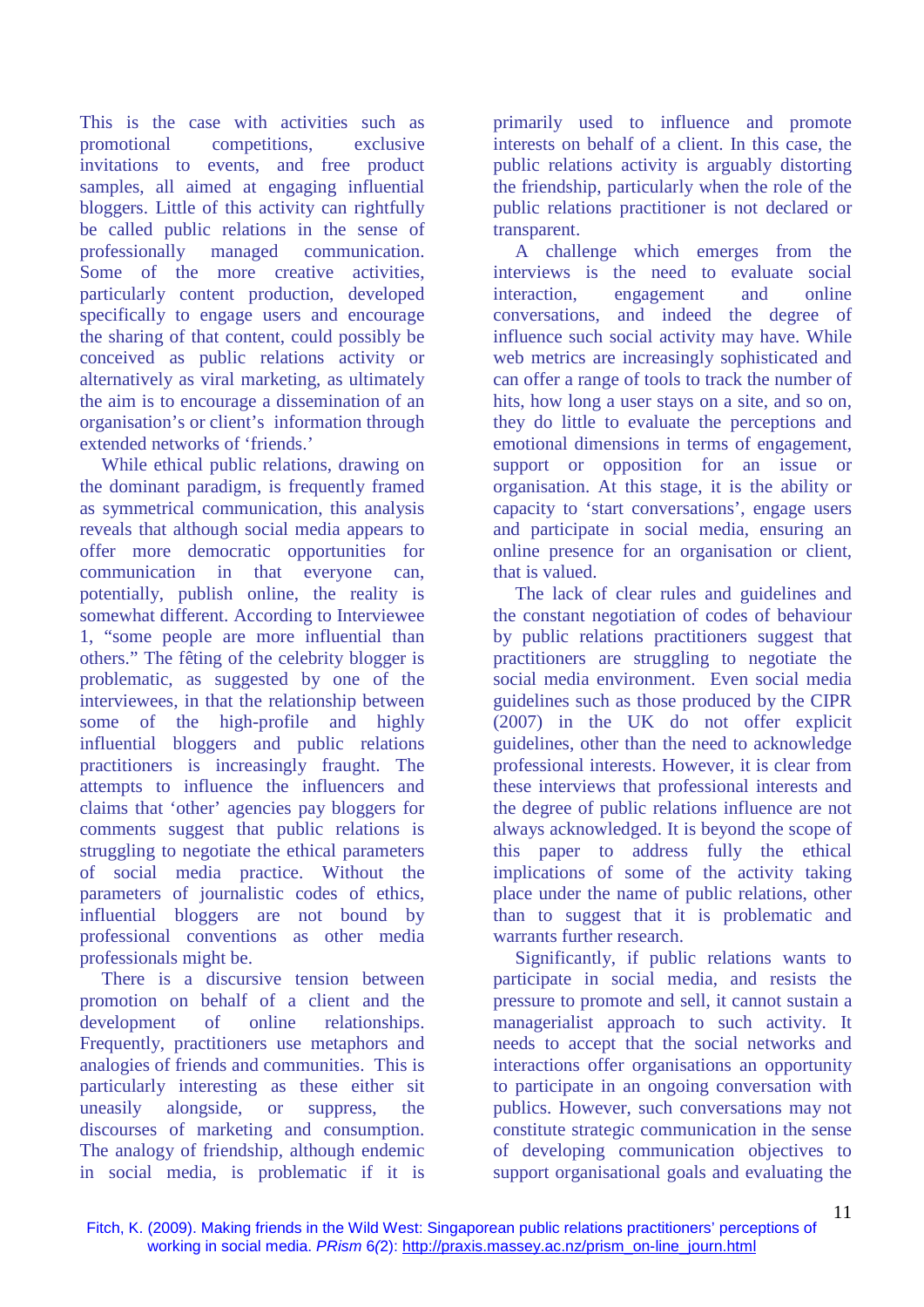effectiveness of public relations in meeting those objectives. Rather the role of public relations may be to facilitate dialogue in a social media environment and to find transparent and socially responsible ways to achieve this.

#### **References**

- A.T. Kearney. (2007). *Hong Kong, Jordan and Estonia debut among the top 10 in expanded ranking in the world's most globalized countries* (media release). Retrieved May 31, 2009, from http://www.atkearney.com/index.php/New s-media/hong-kong-jordan-and-estoniadebut-among-the-top-10-in-expandedranking-of-the-worlds-most-globalizedcountries.html.
- Boyd, D.M. and Ellison, N.B. (2007). Social network sites: Definition, history and scholarship. *Journal of Computer-Mediated Communication, 13*(1), 1–20.
- Cenite, M., Chong, S.Y., Han, T.J., Lim L.Q., & Tan, X.L. (2008). Perpetual development journalism? Balance and framing in 2006 Singapore election coverage. *Asian Journal of Communication, 18*(3), 280–95.
- Chartered Institute of Public Relations (CIPR). (2007). *Social media guidelines*. Retrieved April 12, 2008, from http://cipr.co.uk/socialmedia/.
- Chia, J. (2002). Emails, educators and practitioners and changing professional paradigms. *Asia Pacific Media Educator, 12*(13), 156–67.
- Cook, T. & Hopkins, L. (2008). *Social media or "How we stopped worrying and learnt to love communication" Your organisation and web 2.0* (3rd ed), e-book. Retrieved March 28, 2008, from http://trevorcook.typepad.com/weblog.200 8/03/cook-hopkins-so.html.
- Daymon, C. & Holloway, I. (2002). *Qualitative research methods in public relations and marketing communications*. London: Routledge.
- Dougall, E., Fox, A. & Burton, L. (2001). Interactivity, influence and issues management. *Asia Pacific Public Relations Journal, 3*(2), 17–34.
- European Public Relations Education and Research Association (Euprera). (2007). *European survey identifies social software as disruptive communication innovation.* Press Release. Retrieved January 21, 2008, from www.euroblog2007.org.
- Fitch, K. (2009a). New media and public relations. In J. Chia, and G. Synnott (Eds.), *An introduction to public relations* (pp. 333– 356). South Melbourne: Oxford University Press.
- Fitch, K. (2009b). The new frontier: Singaporean and Malaysian public relations practitioners' perceptions of new media. *Asia Pacific Public Relations Journal*, *10*.
- Fitch, K. & Surma, A. (2007). Spin with ethics? Discourses of corporate social responsibility in Singapore and Malaysia. In C. Hatcher (Ed.) *Communication in the 21st Century: Exploring Roots; Expanding Visions*. Proceedings of the World Communication Association conference, Brisbane, July 27- 30. Retrieved June 3, 2009 from http://wcaweb.org/Conferences/WCA07/pap er1.html.
- Freitag, A. & Stokes, A. (2009). *Global public relations: Spanning borders, spanning cultures*. Abingdon, UK: Routledge.
- Galloway, C. (2005). Cyber-PR and "dynamic touch". *Public Relations Review, 31*(4), 572–7.
- Holland, M. (2002). Analysing and interpreting data. In C. Daymon & I. Holloway (Eds.), *Qualitative research methods in public*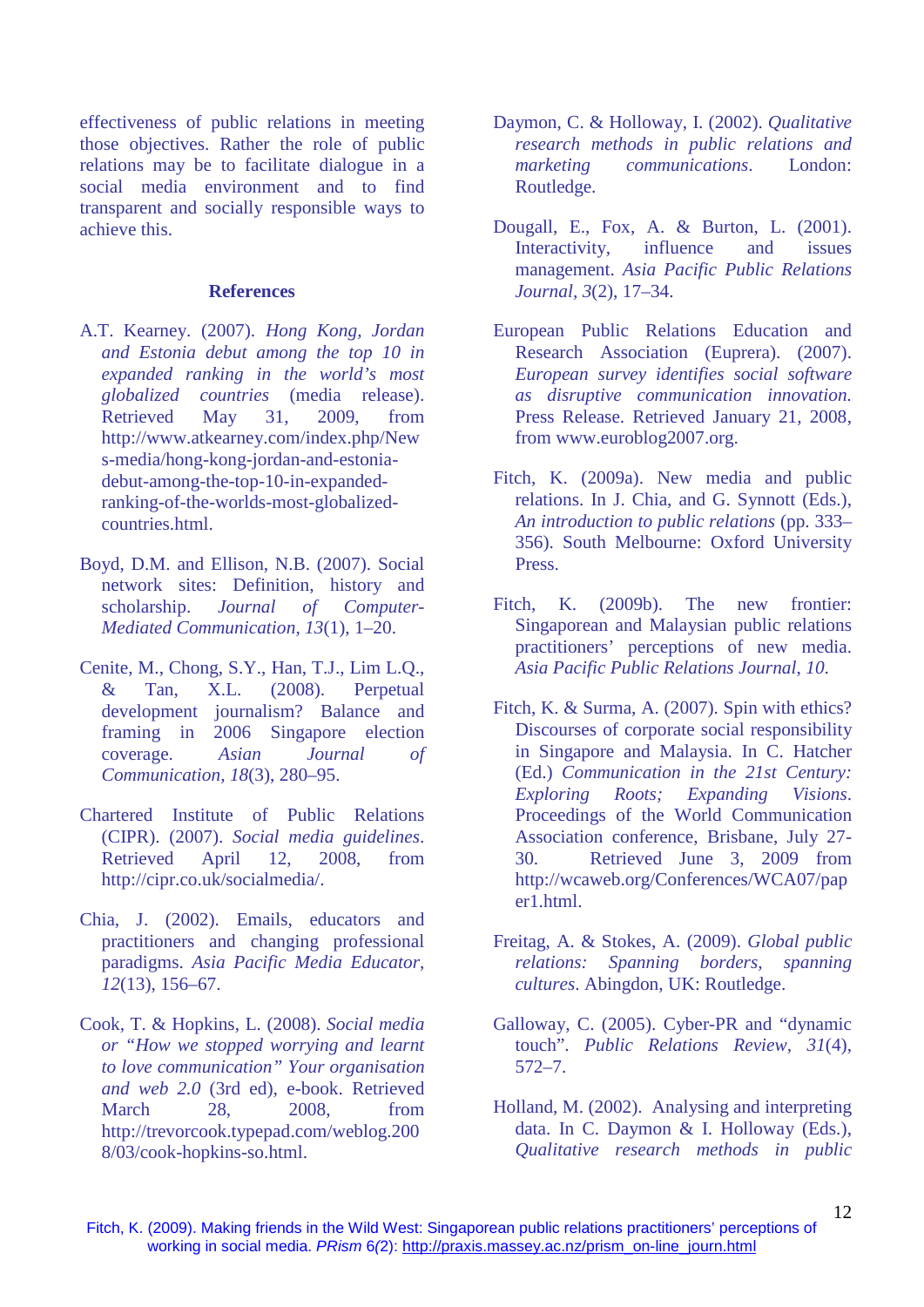*relations and marketing communications* (pp. 232–46). London: Routledge.

- Institute of Public Relations Singapore. (n.d.), *IPRS Code of Ethics.* Retrieved July 2, 2009, from www.iprs.org.sg.
- Jahansoozi, J. (2006). Relationships, transparency, and evaluation: The implications for public relations. In J. L'Etang & M. Pieczka (Eds.), *Public relations: Critical debates and contemporary practice* (pp. 61–91). Mahwah, NJ: Lawrence Erlbaum Associates.
- James, M. (2007). A review of the impact of new media on public relations: Challenges for the terrain, practice and education. *Asia Pacific Public Relations Journal, 8*, 137– 48.
- Kent, M. & Taylor, M. (1998). Building dialogic relationships through the world wide web. *Public Relations Review, 24*(3), 321–34.
- L'Etang, J. (2008). *Public relations: Concepts practice and critique*. London: Sage Publications.
- Lee, M.C. (2006). Infocomm usage by households and individuals 2000–2005, *Statistics Singapore Newsletter*, March 2006.
- Lee, T. & Kan, C. (2008). Blogospheric pressures in Singapore: Internet discourses and the 2006 general election. Working Paper no. 150, August. Murdoch: Asia Research Centre. Retrieved June 3, 2009, from http://wwwarc.murdoch.edu.au/wp/wp150.
- Motion, J. & Weaver, C.K. (2005). A discourse perspective for critical public relations research: Life Sciences Network and the battle for truth. *Journal of Public Relations Research, 17*(1), 49–67.

pdf.

- Pieczka, M. (2006). Paradigms, systems theory and public relations. In J. L'Etang & M. Pieczka (Eds.), *Public relations critical debates and contemporary practice* (pp. 333–57). Mahwah, NJ, London: Lawrence Erlbaum.
- Saad, I. (2009, February 23). Government building capabilities to tap on new media at next GE. Singapore: Channel NewsAsia. Retrieved July 2, 2009, from http://www.channelnewsasia.com/stories/sin gaporelocalnews/view/410954/1/.html.
- Sandhu, S., Young, P., Zerfass, A. (2007). *EuroBlog 2007. European perspectives on social software in communication management – results and implications*. Retrieved January 21, 2008, from www.euroblog2007.org.
- Sriramesh, K. & Rivera-Sanchez, M. (2006). Egovernment in a corporatist, communitarian society: The case of Singapore. *New Media and Society, 8*(5), 707–30.
- Sriramesh, K. (Ed.). (2004). *Public relations in Asia: An anthology.* Singapore: Thomson Learning.
- Sriramesh, K., Kim, Y. & Takasaki, M. (1999). Public relations in three Asian cultures: An analysis. *Journal of Public Relations Research, 11*, 271–92.
- Wackwitz, L. & Rakow, L. (2007). Got theory? In P. Creedon and J. Cramer (Eds.), *Women in mass communication* (3rd ed.), (pp. 257– 71). Thousand Oaks, CA; London: Sage Publications.
- Wikipedia. (n.d.) Wikipedia: *FAQ/Organizations.* Retrieved July 5, 2009, from http://en.wikipedia.org/wiki/Wikipedia:Busi ness%27\_FAQ#Am\_I\_allowed\_to\_edit\_arti cles about myself.
- Young, P. (2006, October 31). Astroturfing: Dark art of politics turned scourge of the Blogosphere. Retrieved February 5, 2008